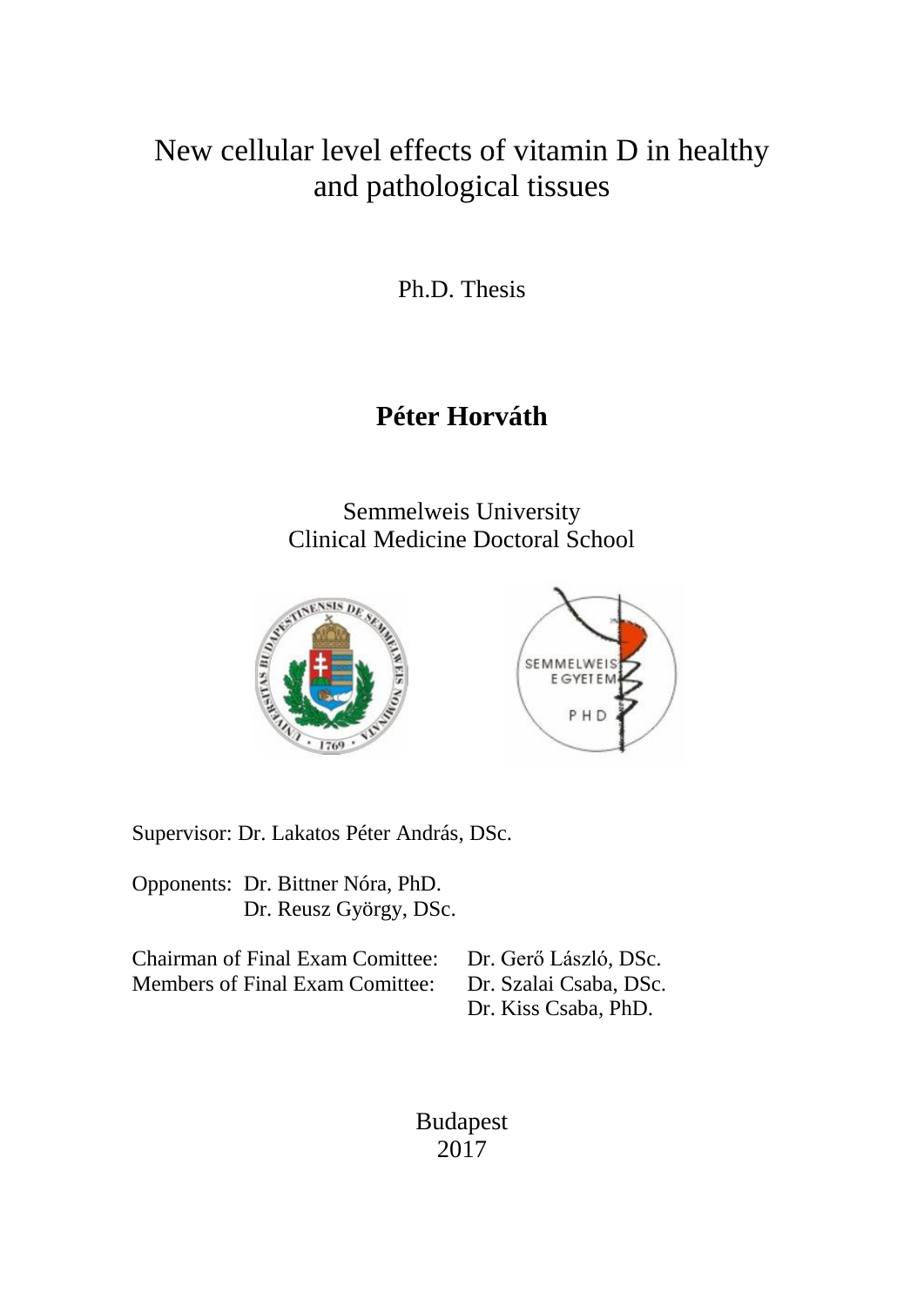## **Introduction**

# *Structure and effects of vitamin D, vitamin D deficiency*

Cholecalciferol is a ring structured, lipophilic molecule. As synthesis of the compound could happen entirely in the human body the classification "vitamin" is not accurate, some scholars identify it as a hormone. Synthesis starts in the skin from 7-dehydrocholesterol (7-DHC). UVB radiation transforms 7-DHC into pre-vitamin D3. This reaction takes place in the epidermal layers of the skin, especially in the stratum basale and stratum spinosum. After that pre-vitamin D3 turns into 25-hydroxi-cholecalciferol. This reaction is catalyzed by CYP27A1 enzyme in the liver. Serum 25-OH-D3 becomes active vitamin D3 after hydroxylation by CY27B1.1,25-OH-D3 exerts its effect by binding to VDR (Vitamin D receptor) in the cell nucleus. Inactivation happens by CYP24A1, which turns the active vitamin D3 into calcitrol acid, which is excreted with urine through the kidneys. Vitamin D deficiency is a widespread phenomenon. In Hungary during winter season the proportion of people with vitamin D deficiency is as high as 70 percent, and this figure is not substantially decreased during summer. Sunscreens, air pollutions and windows sift the UVB component of solar radiation. A well-known consequence of vitamin D deficiency is the decreased mineralization of bones. However, vitamin D deficiency has an established role in extra skeletal diseases such as several tumors, cardiovascular diseases and infections. Indian surveys show that vitamin D deficiency has an important role in the comorbidities of the local population.

The enzyme CYP27B1 is responsible for the synthesis of the active metabolite of vitamin D3, 1α, 25-dihydroxi-cholecalciferol. The enzyme hydroxylates 25-Oh-D3 in the 1α position. PTH and calcitonin increase the enzyme's expression while active vitamin D3 decreases it through a negative feedback loop.

CYP24A1 is a member of the CYP450 family of enzymes. These enzymes have a hemdomain, and they play a role in the oxidation of organic compounds. They are very important in cell metabolism from steroid synthesis to drug metabolism. They are monooxidases, they bind one O atom to their target molecule, while the other O atom turns into water.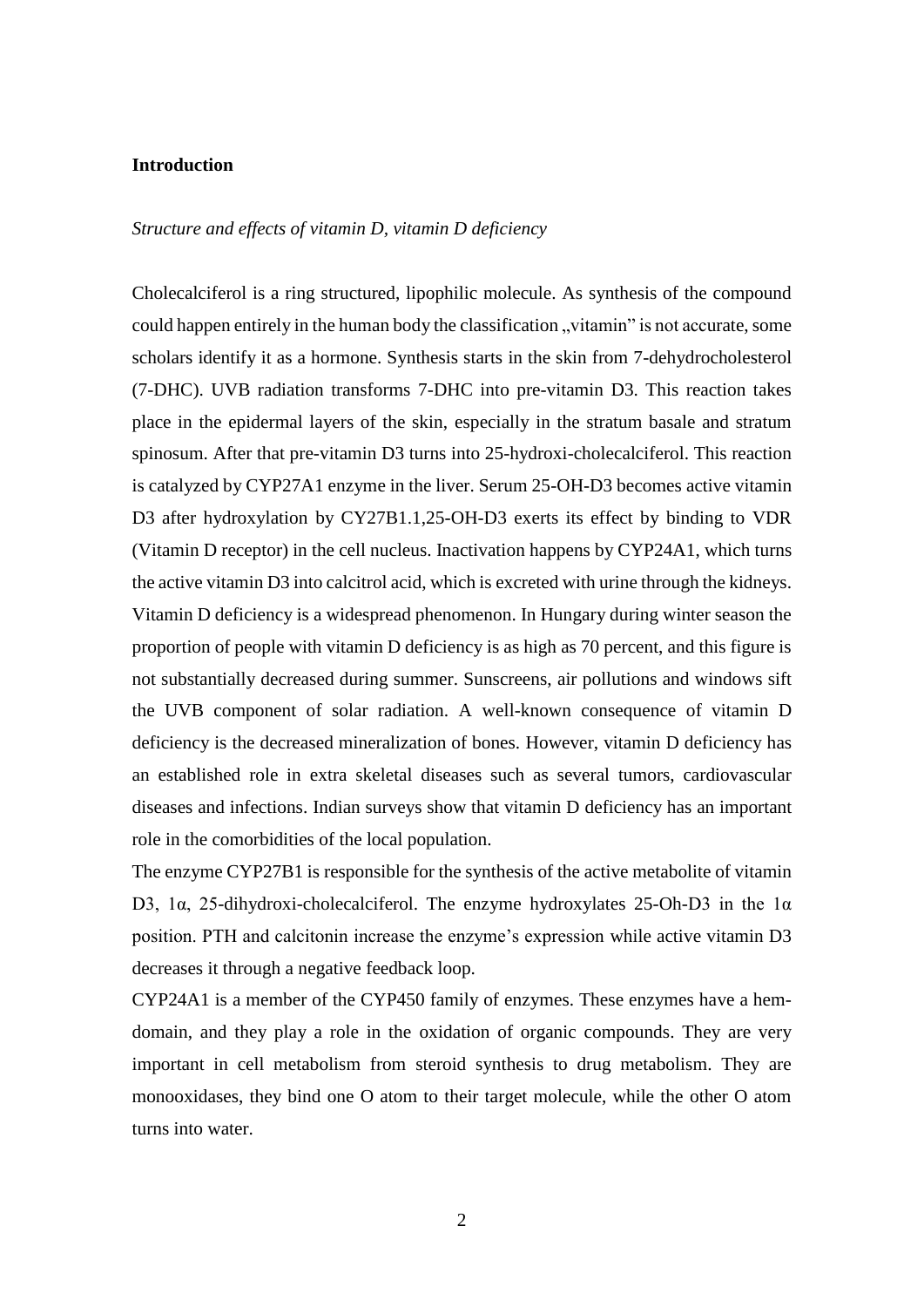#### *Vitamin D and WNT signaling in bone metabolism*

The most important link between vitamin D and the WNT pathway is the Dickkopf protein (DKK). Vitamin D causes a substantial increase in the level of DKK2 in normoxic and hypoxic environment, however in differentiating osteoblasts, the vitamin decreases DKK2 levels. These results suggest that there are complex and not entirely understood interactions between the two pathways. The WNT pathway might be important in the early differentiation of osteoblasts, while vitamin D is important in the formation of the inorganic extracellular matrix.

#### *Vitamin D and tumorigenesis*

Several studies proved the anti-tumor effect of vitamin D. The serum level of the vitamin shows an inverse correlation with the prevalence of several tumors. The proportion of patients with malignant diseases increases from the equator to the poles, therefore increases by the decrease of sunny hours. This observation suggests some correlation between sun exposure and cancers which is mediated by vitamin D. The tissue level of vitamin D is also influenced by the local level of the enzymes in the vitamin D metabolic pathways. The main place of vitamin D activation are the kidneys; however, several tissues can produce these enzymes locally. In the colon we can detect both CP27B1 and CYP24A1. CYP27B1 increases while CYP24A1 decreases the local level of active vitamin D3 therefore altering the level of VDR' substrate and changing local gene expression patterns. In early CRC we can detect an increase in CYP27B1. This is an early anti proliferative response from the tumor tissue. However later this effect fades.

The role of vitamin D metabolism in the evolution of thyroid cancer is not entirely clear. Sharma et al. showed that in thyroid cancer cell lines the basal level of CYP24A1 is high resulting in a low local D3 level and the lack of growth inhibition. The most sensitive cell line was the papillary thyroid cancer line TPC1. Adding vitamin D3 to TPC1 cells result in a surge of CYP24A1 expression.

**Aims**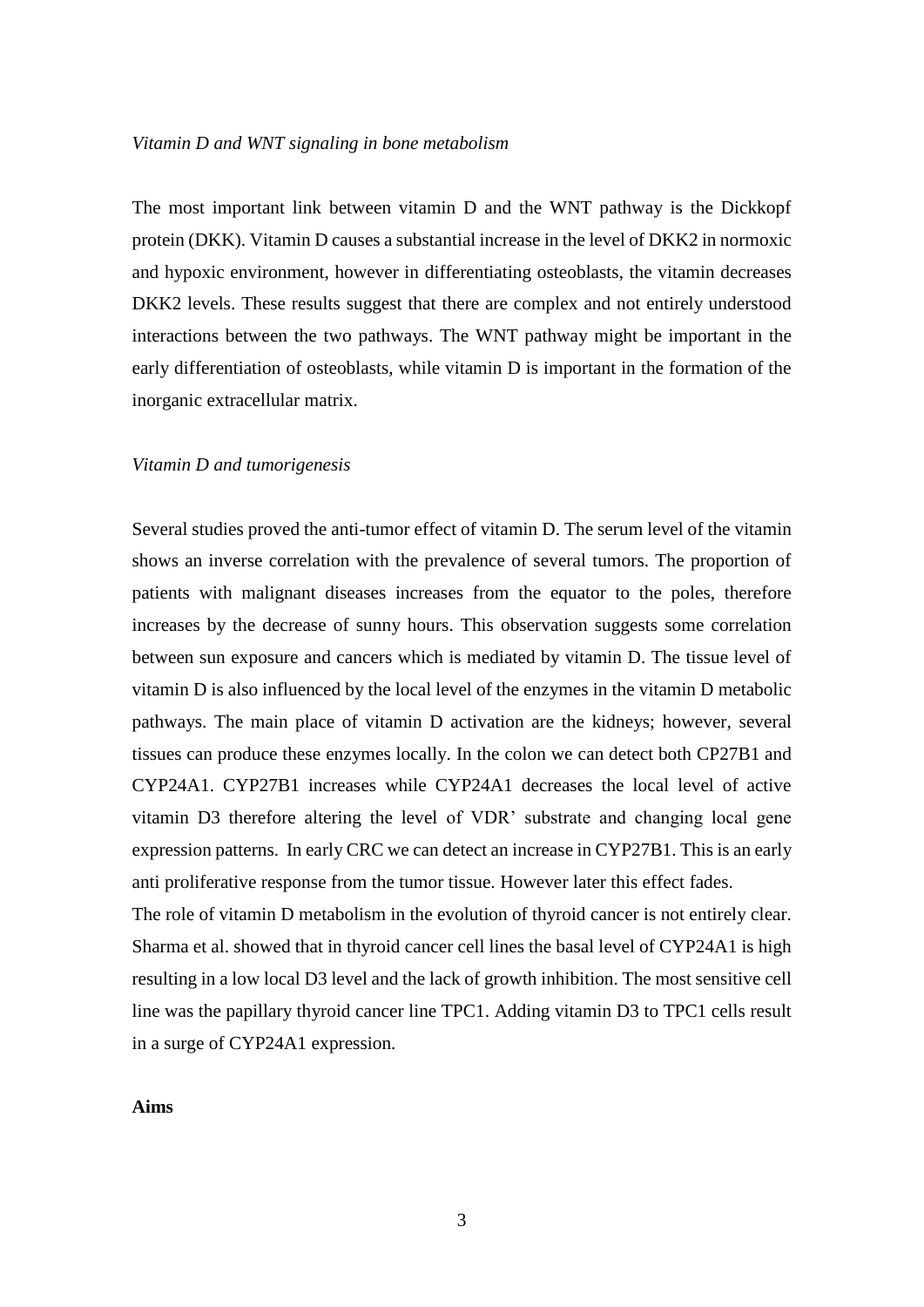In our studies we looked into tumors – as they are increasing in incidence and mortalityand bone metabolic diseases – as they affect most women in post menopause.

We wanted to answer the following questions:

- Is vitamin D capable of cell growth inhibition?
- Are cancer cells able to deflect anti-proliferative effects of vitamin D?
- Can we selectively inhibit the defense of cancer cells without damaging healthy tissue?
- Can we observe the effects in vivo in histologic samples?
- How the expression pattern of CYP27B1 and CYP24A1 change in papillary thyroid cell lines?
- Are there any correlation between CYP24 A1 levels and demographic, histologic and clinical properties of patients?
- How the CYP24A1 expression changes in the functional subgroups of papillary thyroid carcinomas?
- Are there any correlations between vitamin D expression and WNT pathway in bone metabolic disorders?
- Are there any correlations between WNT polymorphisms and serum vitamin D levels?

# **Methods**

# **Gene expression studies of CYP24A1 and CYP27B1 in papillary thyroid tumors**

# *Study population*

The gene expression studies were carried out on specimens from 100 white, Caucasian non-related participants. We collected biopsies from the tumor and the surrounding healthy thyroid tissue. We studied the somatic mutation state of BAF codon 600, HRAS codon 61, KRAS codon 12 and 13, NRAS codon 61, ELE/RET and CCD6/RET rearrangements.

# *RNA isolation and quantitative real time PCR*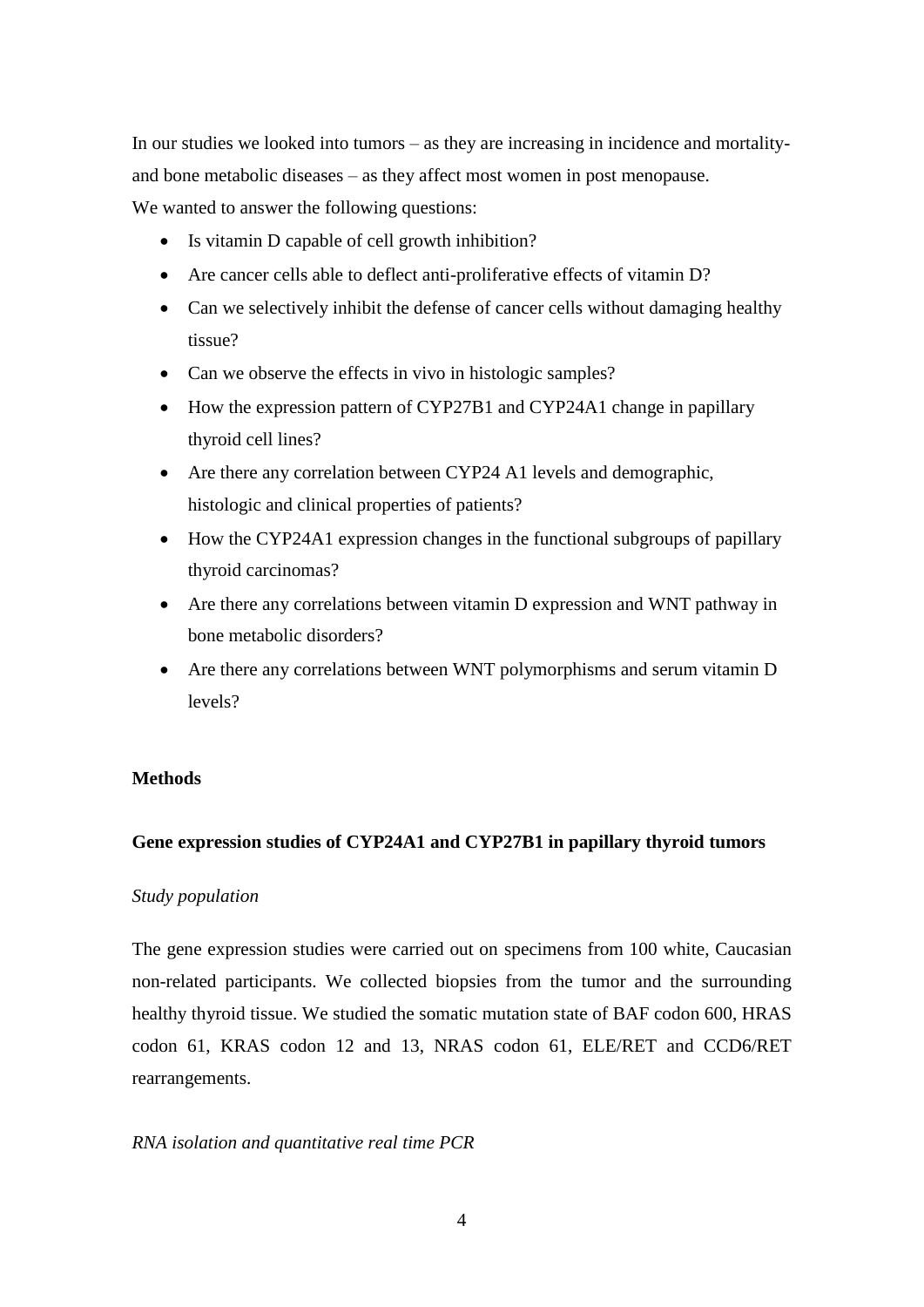We had 31 fresh, frozen and 69 formalin fixated paraffin embedded samples. From all the specimen pair we isolated total RNA using Roche High Pure RNA kit (Roche, Indianapolis, IN, USA) following the manufacturer's protocol. For the FFPE samples we used the Roche High Pure Total RNA isolation kit (Roche, Indianapolis, IN, USA). The quantity and the quality of the RNA was determined using a NanoDrop spectrophotometer (Nanodrop Technologies, Montchanin, DE, USA). 500 ng of RNA were reverse transcribed into cDNA. The expression difference was determined using Taqman based real-time PCR technique. Multiplication of DNA and detection of fluorescence were carried out using an ABI Prism 7500 RealTime PCR system meg (Applied Biosystems, Foster City, CA, USA). We used a 7500 System SDS Software to perform relative quantification. We used a two-fold change as a cut-off between the healthy and tumor samples.

## *Genomial DNA isolation and analysis of somatic mutations and gene rearrangements*

Genomial DNA was isolated using Roche High Pure PCR template preparation. We measured DNA quantity with Qubit dsDNA HS Assay Kit.

To identify the genetic alterations, we used a version of the method described by Nikiforov et al. We identified single nucleotide variations BRAF (rs113488022), NRAS (rs79057879), HRAS (rs28933406), KRAS (rs121913535) using real-time PCR. The ELE1/RE and the CDC6/RET rearrangements were identified using RT-PCR technique. The probes were designed to recognize the fusion points on the mRNA.

## *Immunohistochemical detection of CYP24A1 protein*

Immunohistochemical detection of the protein was carried out on FFPE samples with purified anti human CYP24A1 rabbit antibodies (Prestige Antibodies, Sigma-Aldrich). Detection was performed with Novolink polymer kit. We used hematoxylin for nucleus staining. A four-channel, automatic Freedom EVO pipetting system was used for the immunohistochemistry staining (TECAN, Mannerdorf, Switzerland).

# *Statistical analysis*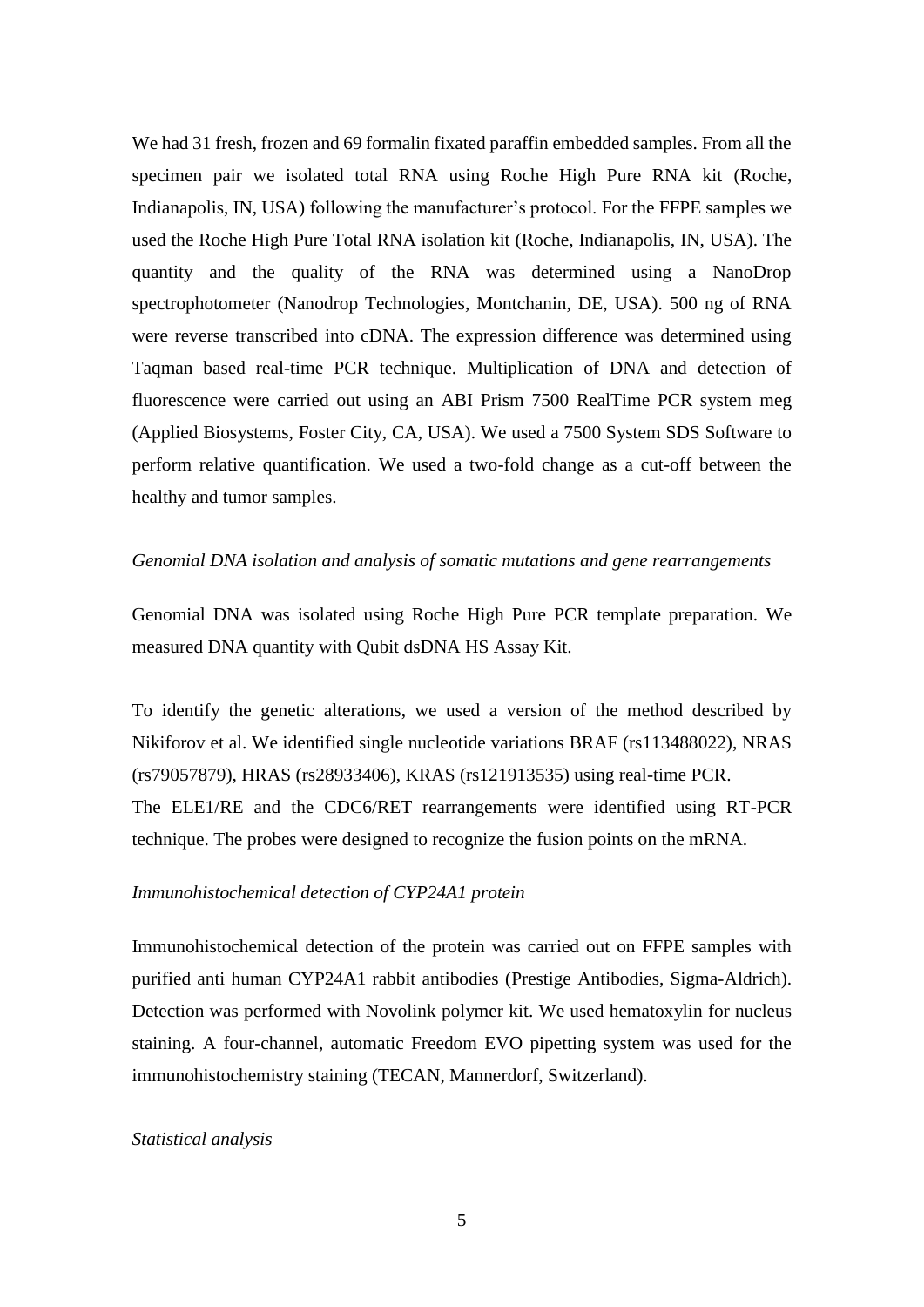We tested the significance level of relative changes in CYP24A1 and CYP27B1 genes expressions in 100 human papillary tumors vs. their own control thyroid tissues with a nonparametric method, Mann–Whitney U test. Results with a p value of 0.05 or lower were considered statistically significant. Pearson's correlation coefficient was used to measure correlation between continuous variables (in our work between CYP24A1 expression and age at the time of PTC diagnosis). Four functional subsets of PTC samples have been created for evaluating the rate of CYP24A1 overexpressed, down-regulated and unchanged tumors. The subgroups were defined by the following criteria: (1) the presence of somatic oncogene mutation (BRAF, HRAS, KRAS, NRAS) and/or rearrangement (ELE1/RET, CCDC6/RET); (2) conventional PTC or other PTC histological variants (follicular, Hürthle-cell, tall-cell, encapsulated and microcarcinomas); (3) other thyroid disease is present in addition to PTC (Hashimoto, hypothyroidism, hyperthyroidism); (4) lymph node metastasis and/or vascular invasion are confirmed. The distribution of tumor samples exhibiting increased, decreased or unchanged CYP24A1 expression levels in the four different subsets was analyzed using Chisquare test. The univariate Mann–Whitney U test cannot fully recover the information hidden in the data, and so more exhaustive multivariate procedures are called for. We used centered principal components analysis (PCA) to summarize multivariate data structure in terms of a few important and uncorrelated dimensions, called the components. Each component is extracted such that its share from the total variance is maximized. Coordinates of observations are obtained from the eigenvectors to show the positions in the component space, whereas coordinates of variables are their correlations with components, multiplied by an arbitrary scale factor to enhance visibility in the diagram. In the graphical display the variables are emphasized by lines pointing to their positions. The directions and lengths of lines pointing to positions representing the variables in the diagram are informative on the correlations and relative importance of variables, respectively. The overall picture provided by PCA is also useful in selecting variables that best reflect trends and differences among patient groups. Computations were performed by the SYNTAX 2000 program package.

# **Vitamin D treatment and CYP24A1 inhibition in vitro on human colorectal cancer cells**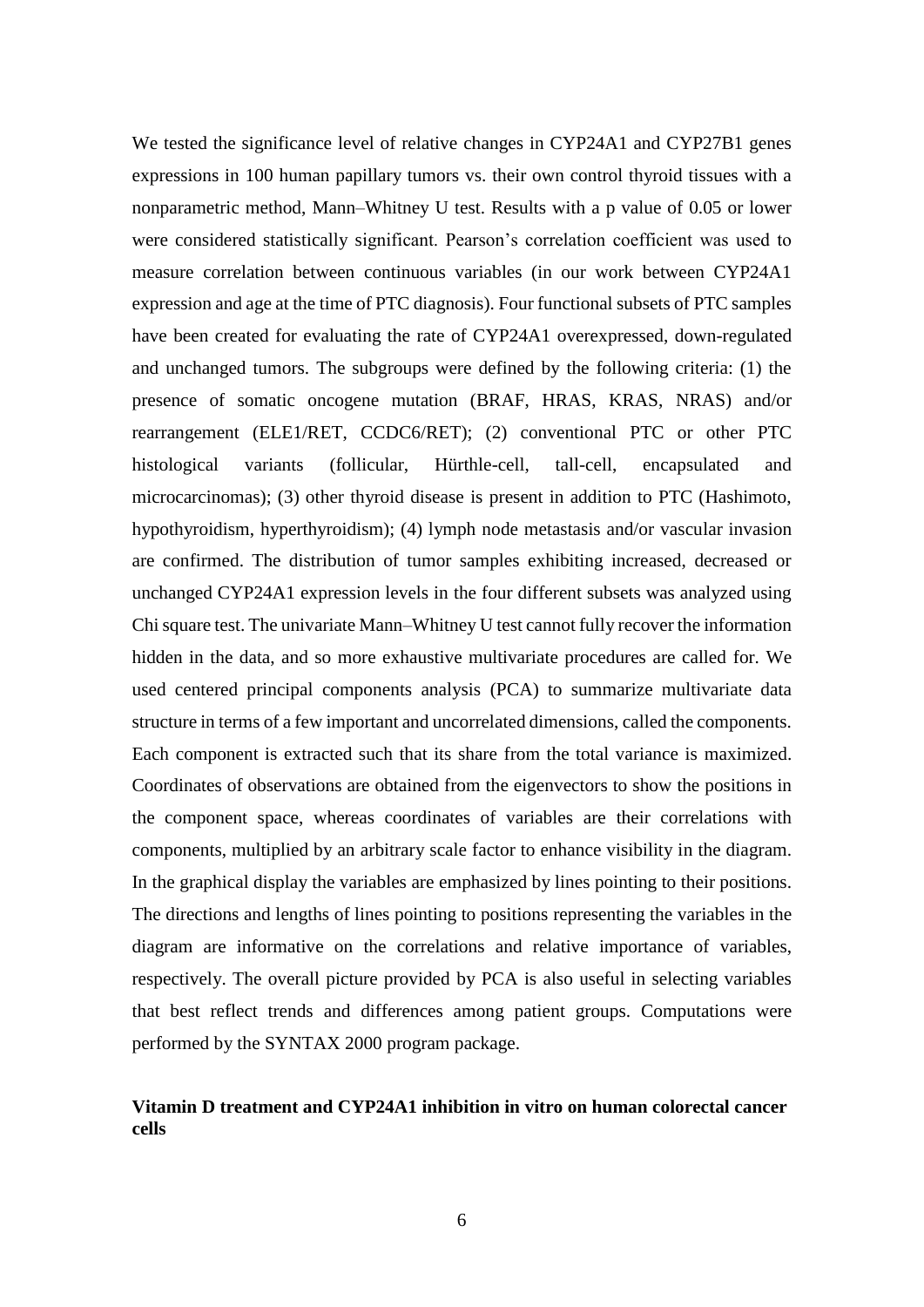## *Compounds*

There are two distinct groups of CYP450 inhibitors. One of them are the azol-type inhibitors. These compounds bind to the hem iron of the CYP450 molecules with a Natom containing heterocyclic ring. The so called non-azole inhibitors exert their effects by forming hydrogen bonds at the active site of the enzyme. Because this is a more formidable mode of action we can achieve better selectivity though the inhibitory effect is inferior to the azol-type inhibitors.

We used nonazol inhibitors as selectivity is a key issue in our study. Most of the compounds were tetralone based chemicals, while a smaller proportion belonged to the sterane family.

The tetralone based compounds were synthesized by condensating 6-metoxi-1-tetralone with different benzaldehydes.

The inhibitors were produced by the Department of Organic Chemistry at the University of Szeged. The compounds were dissolved in dimethyl-sulfoxide  $(c=10^{-3} \text{ mol/l})$ , and were stored at 4 °C. Right before the experiments the solutions were dissolved in sterile cell culture solution to reach the desired concentration (GIBCO'S OPTI-MEM).

## *Cell line*

We used the human derived CACO-2 cell line in our experiments. The cell line was provided by the ATCC (American Type Culture Collection, Manassas Virginia, USA). Cells were passaged after reaching a 90% confluence. Cells were cultured on 96 well plates. 24 hours before the experiments the cell supernatant was changed from DMEM to GIBCO'S OPTI-MEM.

## *Cell proliferation assays*

Our initial aim was to select the compounds from our pool that can decrease the number of viable cells in the presence of vitamin D but not without it. For this purpose, we utilized Sulforhodamine-B dying, which is a cheap and reliable method. The principle of the test is to dye the protein content of the cells with SRB. After resolving the protein dye, we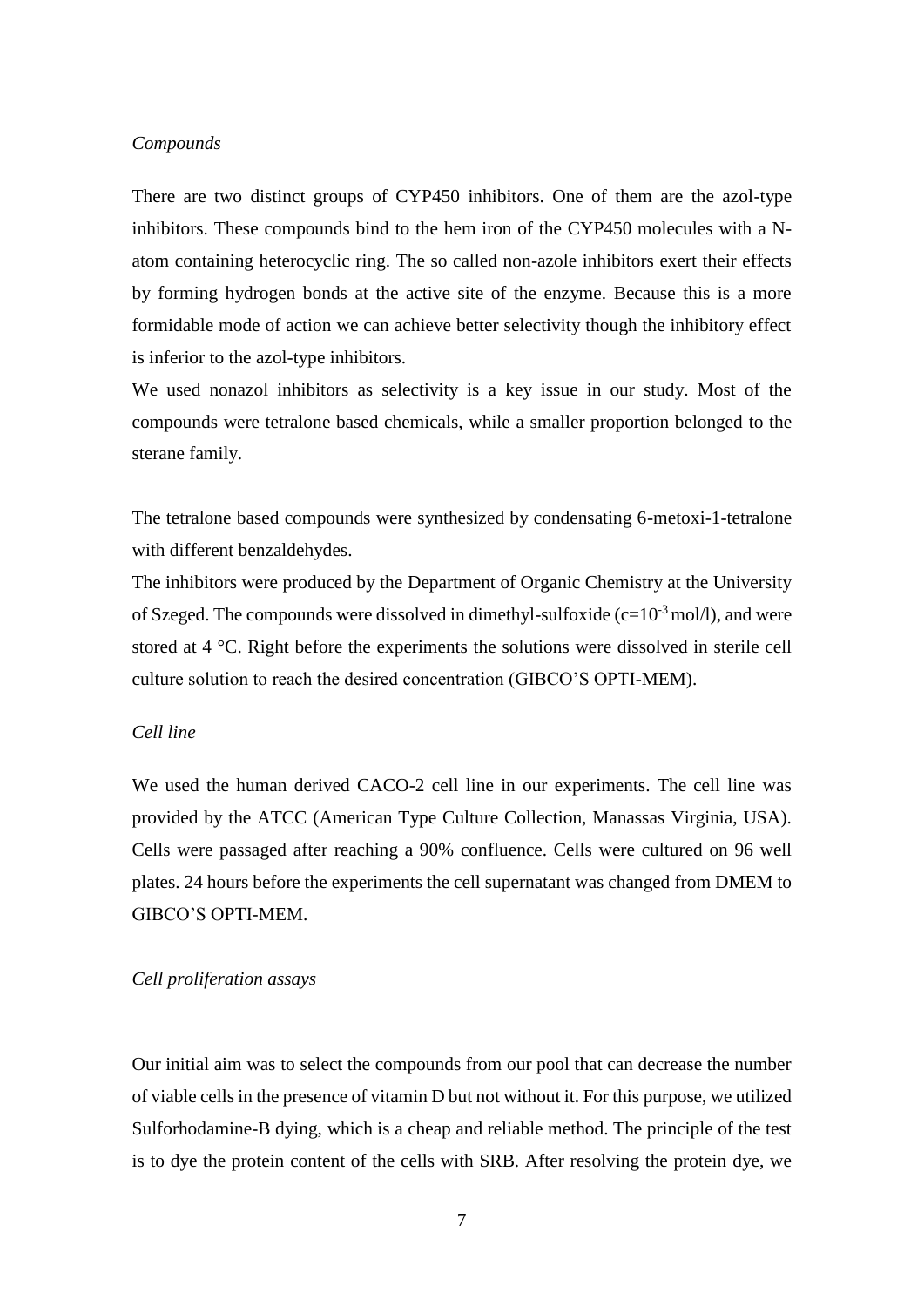can semiquantitatively measure the amount of proteins using opticodensitometry, which is in a linear relationship with the number of viable cells. The bound protein dye was resolved in Trisma-Sol and measured on 520 nm on an ELISA plate reader (ThermoFisher Luminoskan Ascent, Waltham, MA, USA).

This way we could semiquantitatively measure whether the compound decreases the number of viable cells in the presence of Vitamin D (100 nmol/l).

Cytotoxicity was measured by quantifying LDH activity in the cell supernatant. The materials needed for the measurement were available through Cytotoxicity Detection KitPLUS (LDH) (Roche, Indianapolis, IN, USA). We followed the manufacturer's protocol.

To determine whether the effect was cytostatic, we measured 5-BrDU incorporation. We used the Cell Proliferation ELISA, BrdU (colorimetric) kit (Roche, Indianapolis, IN, USA). We followed the manufacturer's protocol.

# *RNA isolation and quantification*

We isolated total RNA using Roche High Pure RNA kit (Roche, Indianapolis, IN, USA) following the manufacturer's protocol. The expression difference was determined using Taqman based real-time PCR technique. Multiplication of DNA and detection of fluorescence were carried out using an ABI Prism 7500 RealTime PCR system (Applied Biosystems, Foster City, CA, USA). We used a 7500 System SDS Software to perform relative quantification. All measurements were carried out in duplicates.

#### *Statistics*

We compared the different groups using ANOVA testing, we chose Tukey HSD test for post hoc testing. We used SPSS 18 for Windows.

## *WNT signaling in Vitamin D and bone metabolism*

*Study population*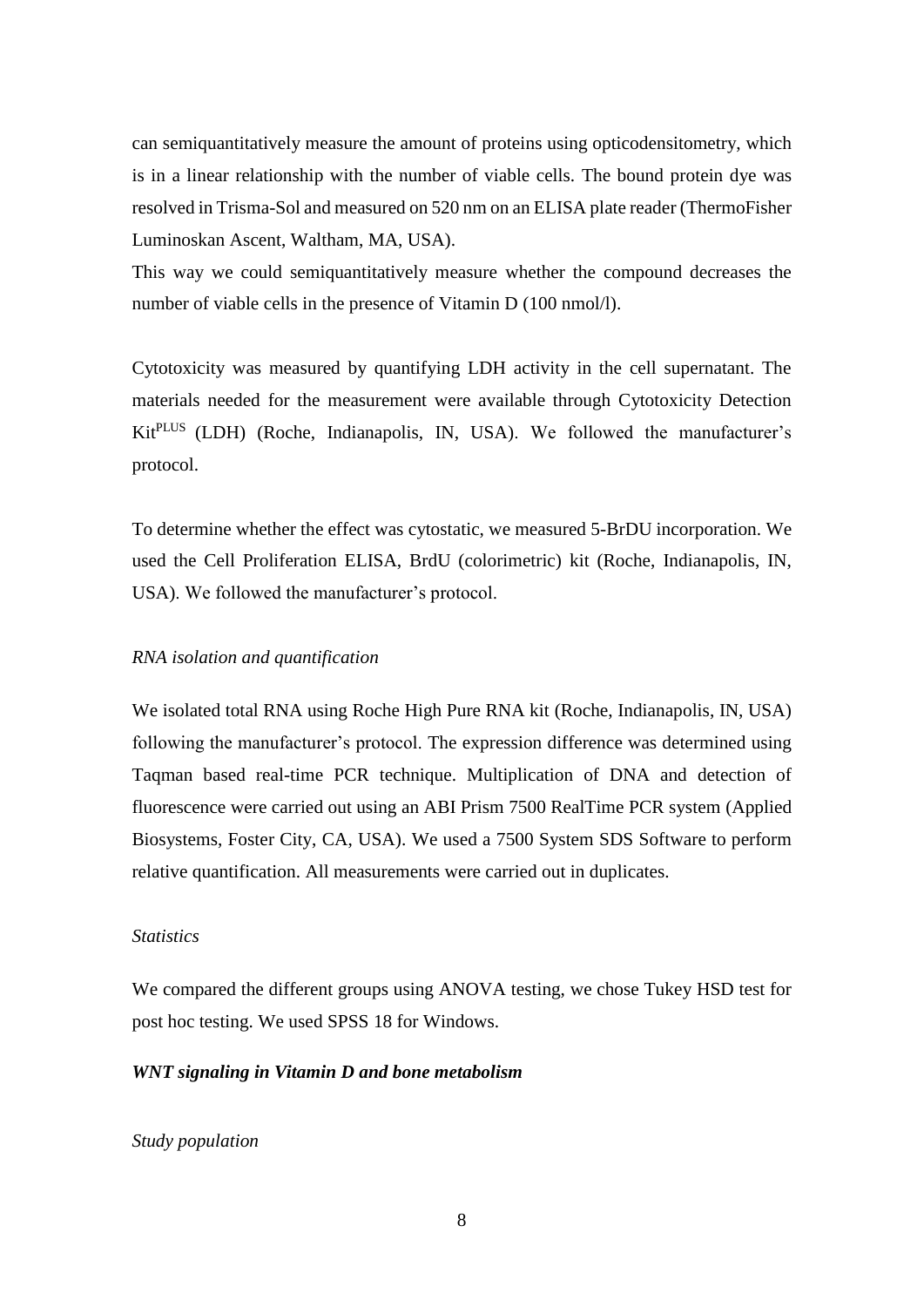We recruited 932 non-related postmenopausal women. Inclusion criteria were as follows: Age more than 40 years, no menstruation for at least one year. We measured height, weight and age of subjects. We measured total hip and spine (L2-L4) BMD values using Lunar Prodigy DXA scanner (GE Healthcare, Little Chalfont, UK) then calculated Tscore values. Patients were assigned to three groups based on the recommendations of WHO. We classified non- vertebral osteoporotic fractures as ones caused by low trauma after the age of 40 and do not affect the skull, hands, toes or spine. In this study we did not include compression vertebral fractures. We measured vitamin D levels in a subgroup of patients (146 subjects). All participants gave written consent.

## *SNP selection*

We used publicly available online databases [\(http://genome.ucsc.edu/,](http://genome.ucsc.edu/) [http://www.genome.gov/gwastudies/,](http://www.genome.gov/gwastudies/) [http://www.ncbi.nlm.nih.gov/omim\)](http://www.ncbi.nlm.nih.gov/omim) to select SNPs of the following genes: LRP5, *GPR177, SP7.* 

Nine SNPs were chosen based on their function or previous appearance in GWAS studies. Based on the first criteria, missense variations were chosen which cause a change in the amino acid sequence of the encoded protein. Regarding the second criteria, we chose SNPs that have shown a p value less than or equal to  $5 \times 10^{-8}$ .

## *Genotyping*

We collected genomic DNA from the patients' buccal mucosa, brushing off the superficial layer of cells lining the oral cavity. DNA was extracted using High Pure PCR Template Purification kit (Roche Diagnostics, GmbH, Mannheim, Germany), and genotyping was performed on a Sequenom MassARRAY Analyzer 4 (Sequenom, San Diego, CA, USA).

## *Statistical analysis*

The subjects were assigned to different groups based on the genotyping results, meaning that 3 groups (homozygote recessive, homozygote dominant and heterozygote) were created for each SNP. We utilized Analysis of Covariance (ANCOVA) to test the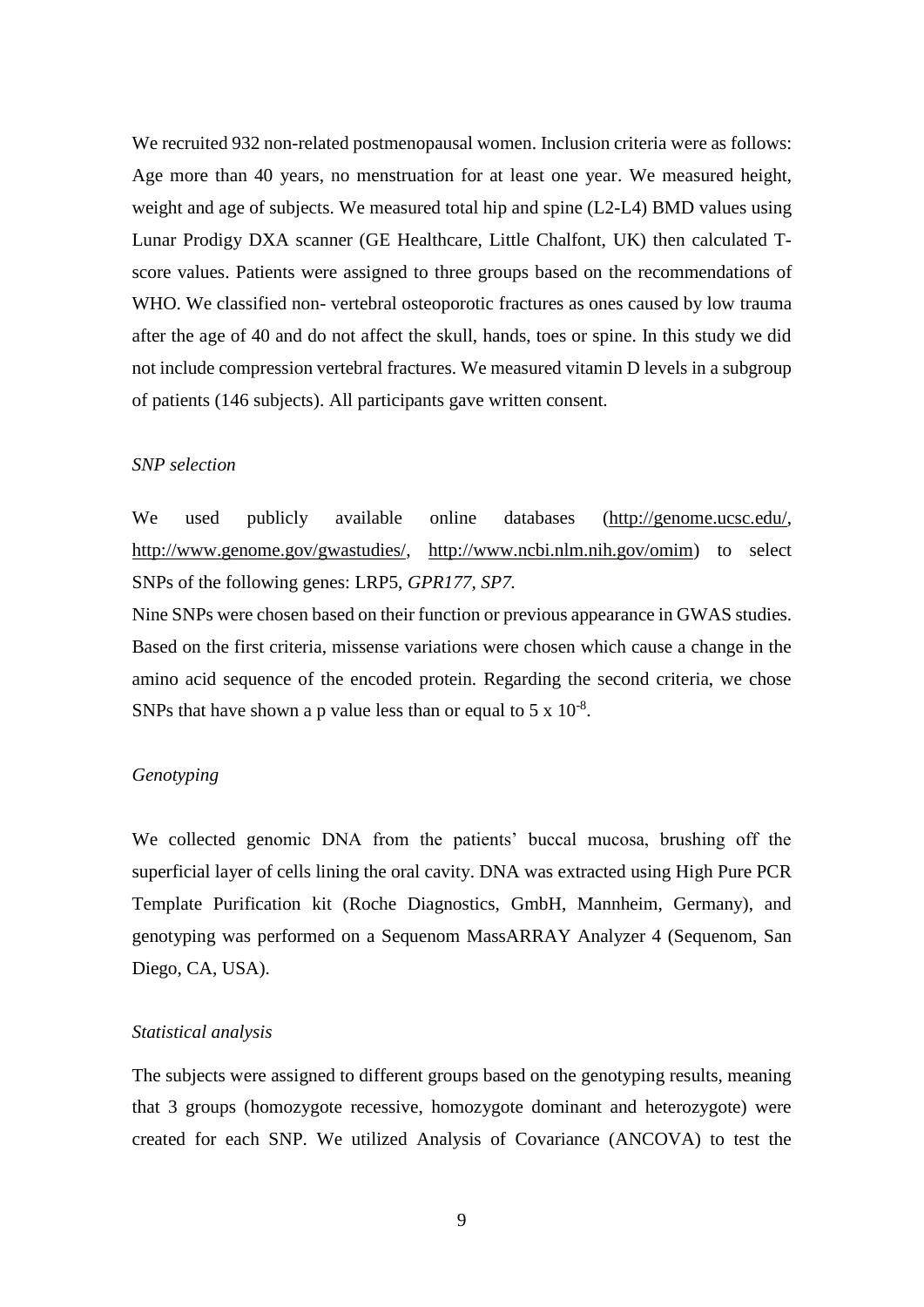different genotypes against each other, and Bonferroni method was used to adjust for multiple testing. All tests were performed using SPSS 21 (SPSS Inc., Chicago, Illinois, USA). Linkage disequilibrium plots based on our own data were created using HaploView 4.0 (Broad Institute, Cambridge, Massachusetts, USA). Interactions of different genes on phenotype were calculated with SNPassoc [24], haplotype analyses were carried out using haplo.stats. Both are R packages (R Foundation for Statistical Computing, Vienna, Austria). We chose an alpha value of 0.05.

# **Results**

# *Changes of CYP241 and CYP27B1 expression in tumor tissues compared with healthy control*

CYP24A1 expression significantly elevated in 52 patients with papillary carcinoma compared to tumor free thyroid gland tissue. There were tumor samples with a thousand-fold increase in CYP24A1 expression. The relative increase of CYP24A1 expression was significantly elevated, the p-value was less than 0.00001. There was no significant difference in the expression pattern of CYP27B1 in our samples (Fig. 1.).





*CYP24A1 expression using immunohistochemistry*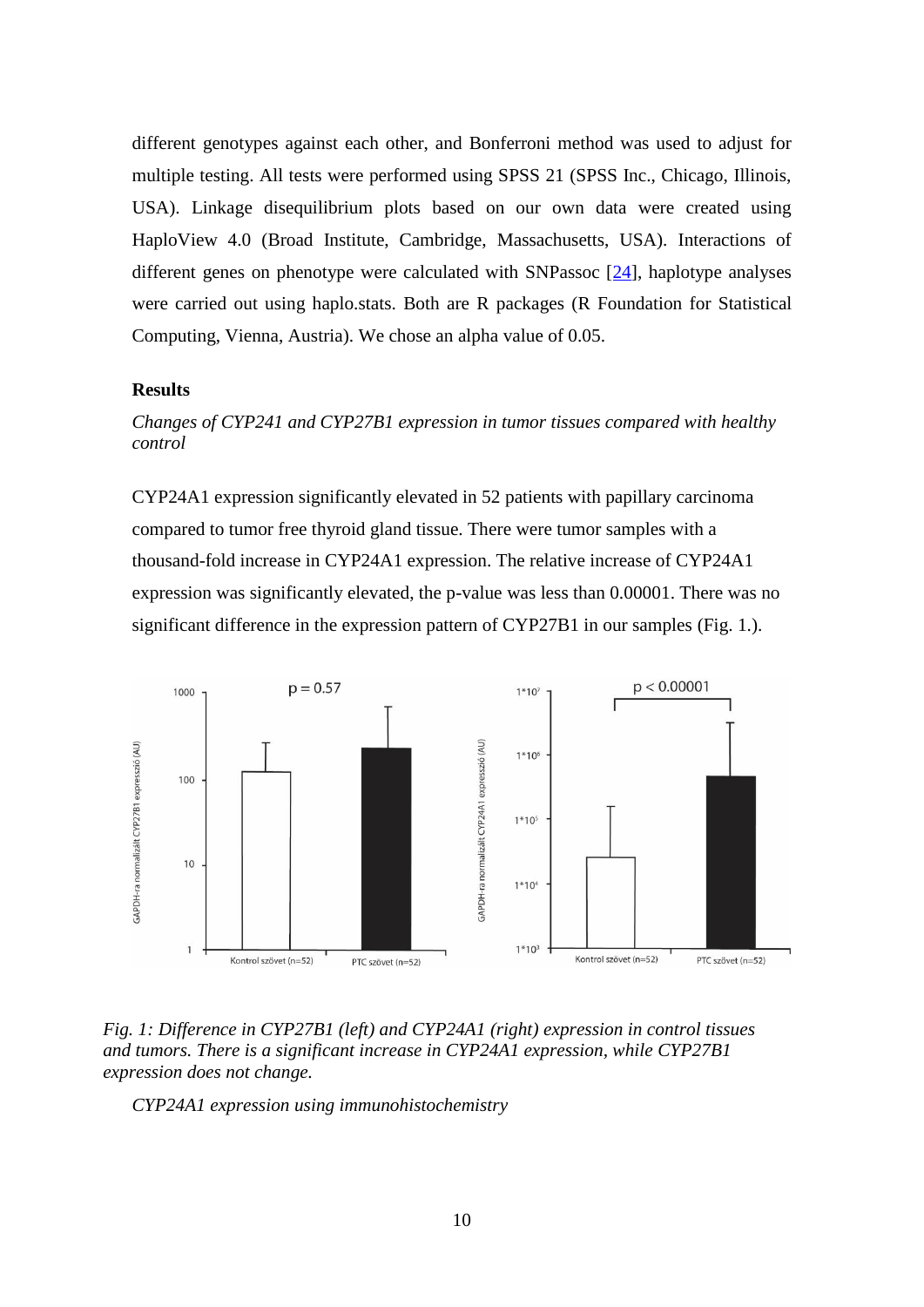In samples with detectable CYP24A1 mRNA we performed immunohistochemistry. Tumor tissue showed strong staining compared to the surrounding healthy tissue in cases with elevated CYP24A1 mRNA levels.

The PCA diagram shows the connection between the 26 studied demographic, clinical, histologic and genetic parameters included in our study of the 86 PTC samples (Fig. 2.).



*Fig. 2: Ordination diagram of principal component analysis (PCA). Variables shown in black are associated with CYP24A1 exoression. We found a correlation between CYP24 A1 expression and clinical parameters of malignity (vascularization, metastases, tumor size), ELE1/RET, HRAS, BRAF mutations and classical PTC histology*

#### *CYP24A1 inhibition a CRC cell growth*

*Changes in CYP24A1 expression after vitamin D treatment on CACO2 cell* 

There was a 6-fold increase in CYP24A1 mRNA expression after short incubation. We could detect the increase 30 minutes after incubation which reached its peak after 12-16 hours after the addition of vitamin D. 4 hours after the incubation started the mRNA

*Fig. 3: CYP24A1 mRNA levels in CACO2 cells after addition of vitamin D. The expression of CYP24A1 mRNA proportionately increaes with vitamin D concentration.*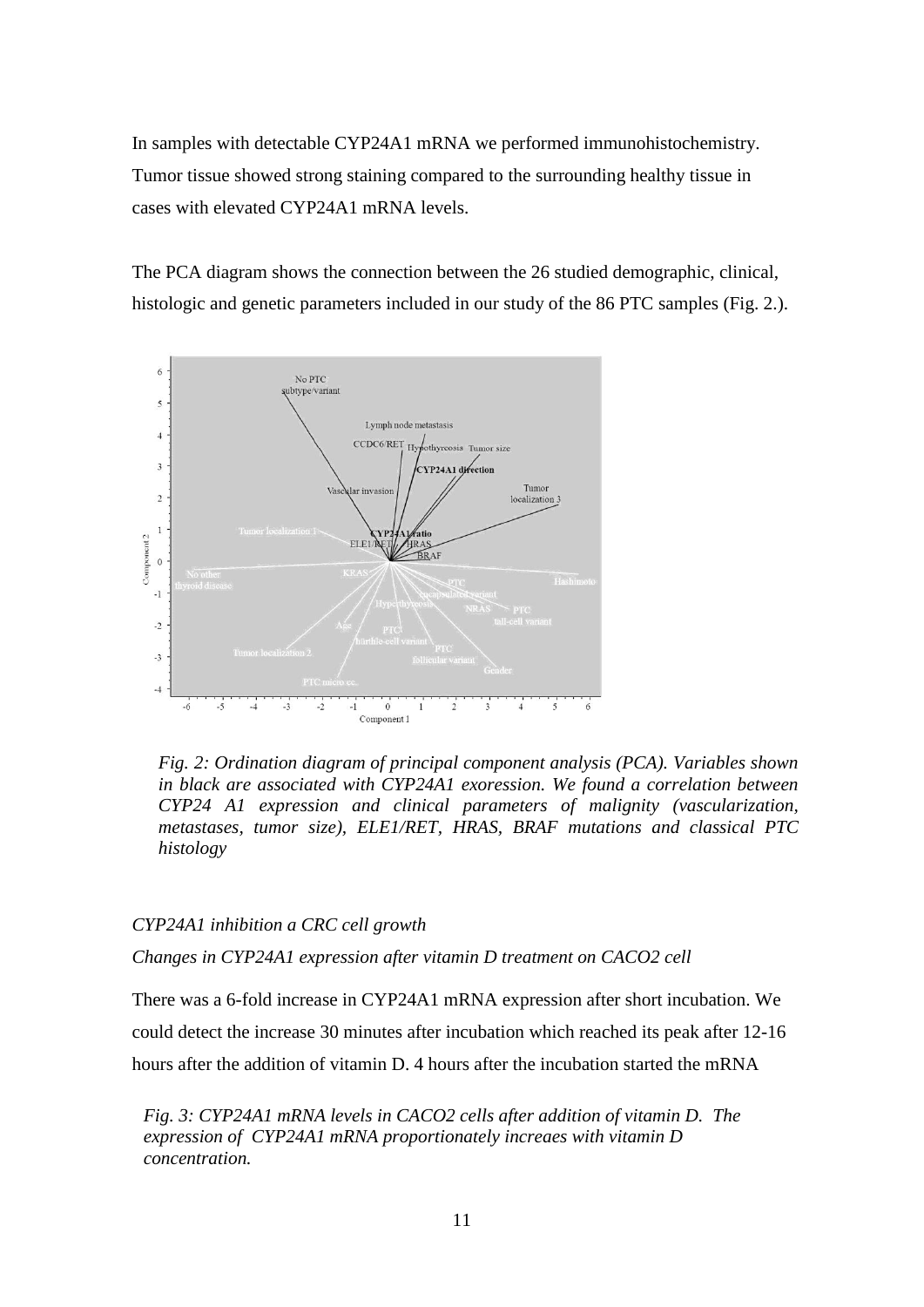

levels of CYP24A1 were 311,405 and 612,801 times higher than in controls when 1 nmol/l and 10 nmol/l vitamin D were added respectively (Fig. 3).

# *Effect of tetralone derivatives and the CYP24A1 inhibiting KD35 on CACO2 cell line*

Our preliminary test showed that some of the tetralone derivative compounds can inhibit the decrease the number of CACO2 cells in the presence of vitamin D. These compounds were applied to the cell cultures in different concentrations (1 nmol/l to 10 umol/l) for different incubation periods (1 to 4 days). We chose the compound KD35 for the subsequent studies.

*Measuring cell viability using SRB dying*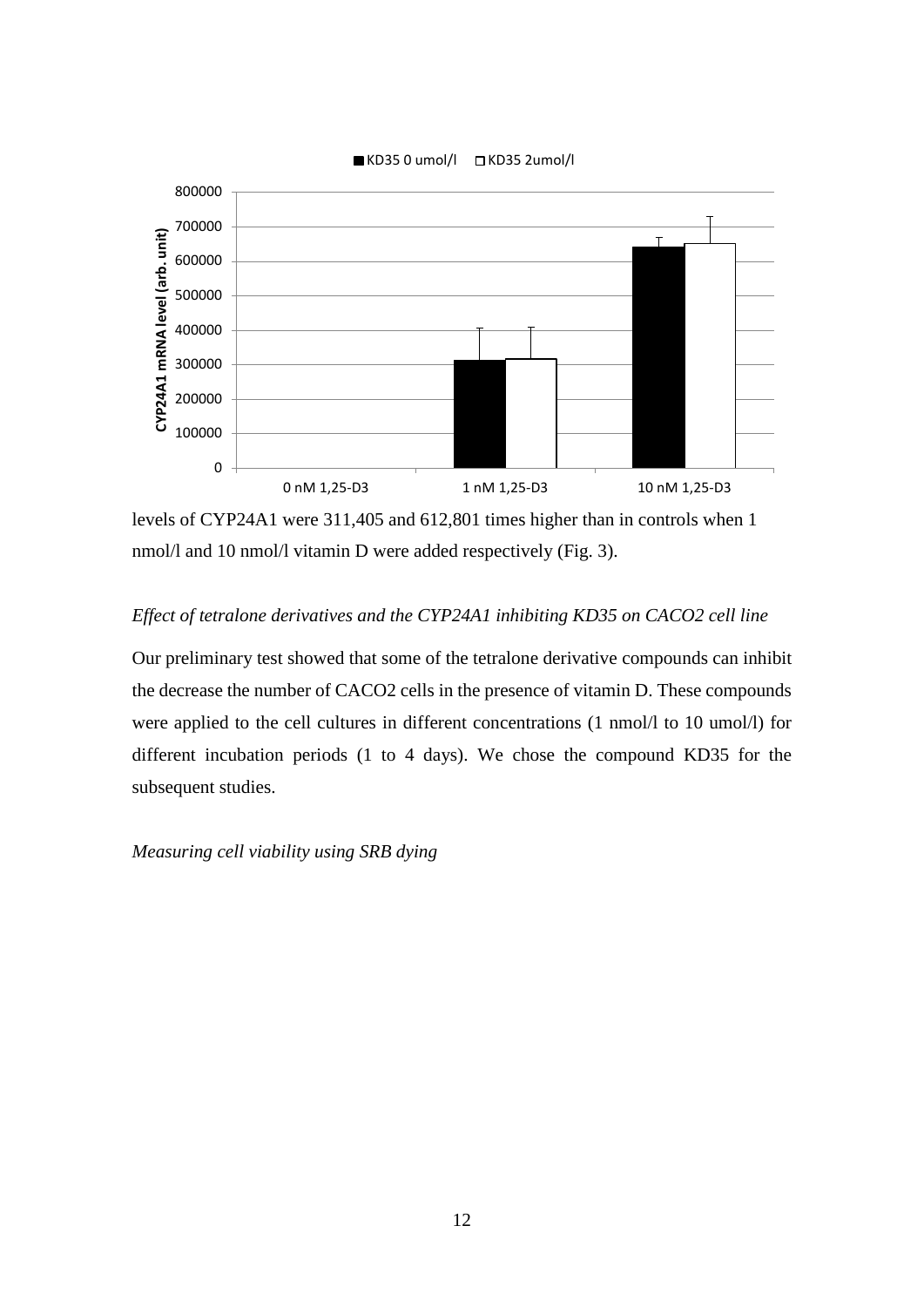CACO2 cells were incubated for 4 days with 100 nmol/l vitamin D in the presence of 0.1, 0.3, 1,0 ill. 3,0 umol/l KD-35. After the treatment we observed a decrease in SRB incorporation proportionate to the concentration of KD-35 compared to cells treated with vitamin D only  $(2.17, 5.07, 6.18$  and  $10.93\%$  decrease in viable cells). (Fig. 4.)



 $\blacksquare$  KD-35  $\Box$  KD-35 + 100 nmol 1,25-D3

*Fig. 4: Results of SRB toxicity test. There was a concentration dependent decrease in the number of viable cells in the presence of KD-35 and vitamin D. KD-35 alone did not change cell number.*

## *Results of cytotoxicity test*

To determine the nature of cell decrease we performed cell proliferation testing. We measured the concentration of LDH in the cell supernatant No changes were detected in the cell supernatant of cells treated with KD-35 compared to controls treated with vitamin D in any setup. These results suggest that the nature of cell decrease is antiproliferative rather than cytotoxic.

# *Results of cell proliferation assay*

We used the following vitamin D concentrations on the CACO2 cell line with 2 umol/l KD35 concentration: 7,4; 22,2; 66,6 and 200 nmol/l. Control cells were treated with KD-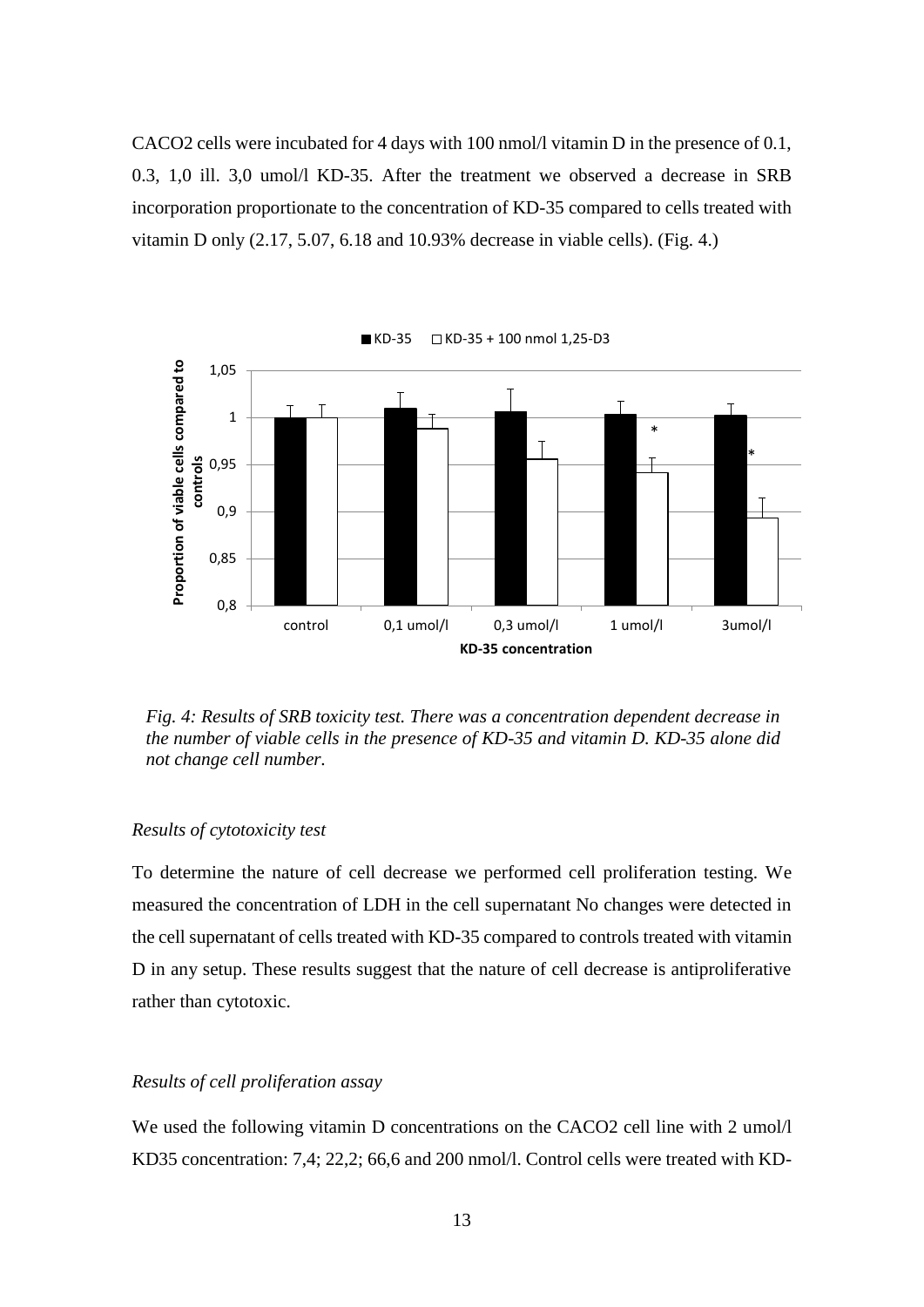35 only. We incubated cells for 4 days. After that we labeled the cells with BrDU for 2 hours. The relative decrease in cell proliferation were 3,43, 14,81, 22,49, and 35,81%. The decrease was proportionate with the increasing concentration of vitamin D. (Fig. 5.)



■ 1,25-D3 only  $\Box$  2 uM KD-35 + 1,25-D3

*Fig. 5.: Proportion of viable cells after BrDU incorporationKD-35 decreases the number of viable cells in a concentration dependent manner. Above 66.6 nmol/l the decrease is significant.. (p<0,05)*

There was no significant change in mRNA level of CYP24A1 in the cells treated with KD35 compared to the cells treated with only vitamin D. KD35 did not change the expression of CYP24A1. In the presence of vitamin D, the expression of CYP24A1 sharply increased. The level of CYP24A1 did not depend on the concentration of KD35 or incubation period.

#### *Role of WNT pathway in the bone metabolism of postmenopausal women*

We found that SNPs rs4988300 and rs64008 showed a correlation with total hip BMD of postmenopausal women. Effect of rs4988300 was still significant after Bonferroni correction. Women who carry the heterozygous phenotype of this SNP had significantly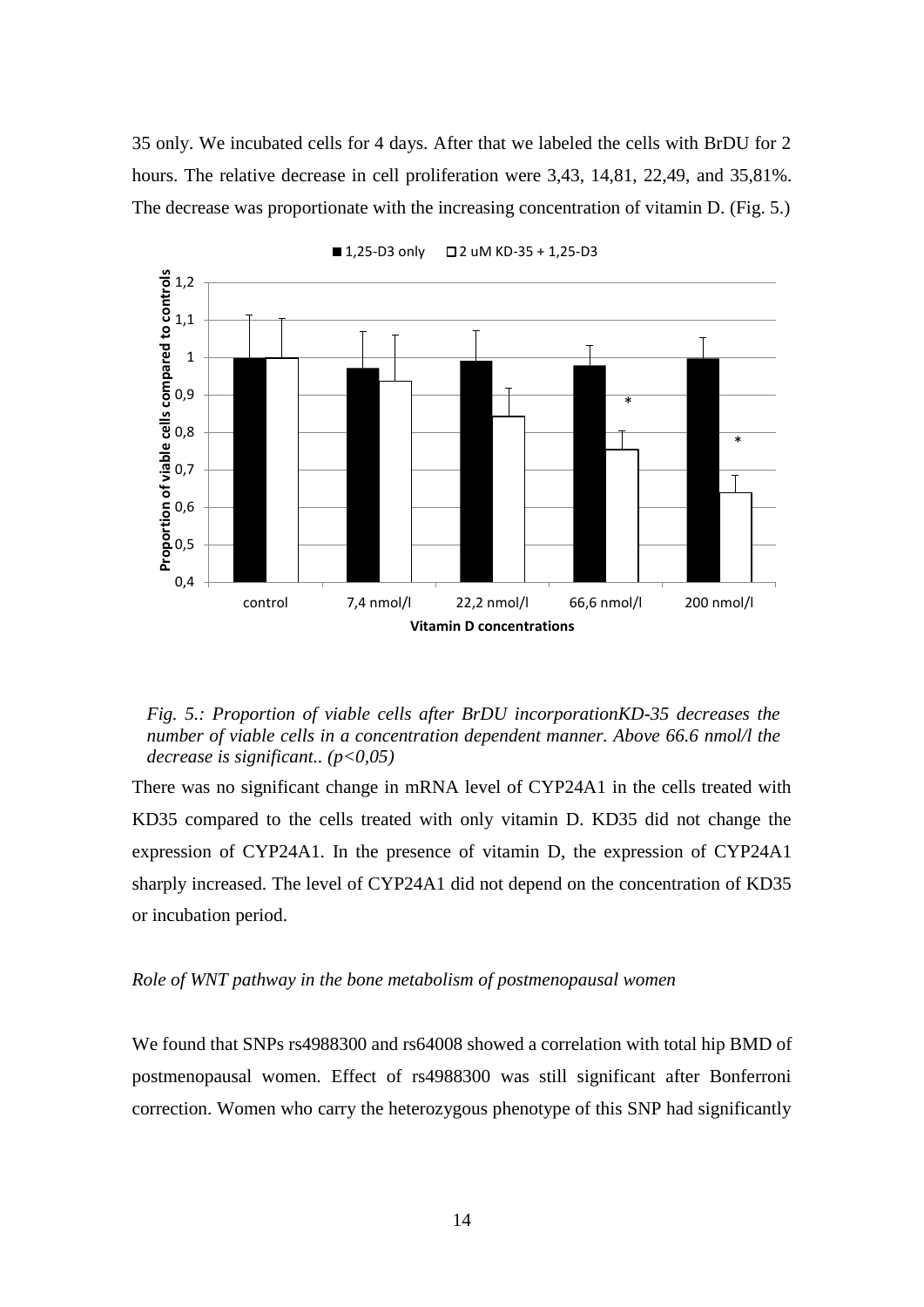higher total hip BMD. We could not find any significant relationships between osteoporotic fractures and LRP5 SNP genotypes.

#### **Conclusions**

Our studies conclude that the vitamin D metabolizing CYP24A1 enzyme plays a pivotal role in tumorigenesis. There are several articles in the literature proving a correspondence between low level of vitamin D and the occurrence of lung, prostate, thyroid, gastric and colorectal cancers. These tumors are capable of inactivating vitamin D by overexpressing the CYP24A1 enzyme even with vitamin D levels in the normal range.

We showed that in thyroid cancer patients the level of CYP24A1 shows a correlation with the invasiveness, vascularization and metastizing capabilities of the tumor. There was no correlation with CYP27B1 levels. The kidneys produce an adequate level of active vitamin D, therefore the level of active vitamin D in the tumor tissue does not differ from healthy tissues. Thus, the decreased expression of CYP27B1 would not change the vitamin D milieu of the cells. However increased expression of CYP24A1 lowers the active vitamin D level in the cell, therefore inhibiting the VDR-vitamin D binding

As we saw in the introduction, there is a relationship between vitamin D pathway and the WNT pathway through the DKK protein. We investigated whether vitamin D levels show an association with polymorphisms of certain key genes in the WNT pathway, namely SP7, GPR177 and LRP5. We also studied if these polymorphisms affect the BMD and fracture risk of postmenopausal women. We concluded that there is no significant correlation between these polymorphisms and vitamin D levels. However, the rs4988300 polymorphism shows a correlation with total hip BD of postmenopausal women. It is known that this gene has an important role in the remodeling of bone tissue. Heterozygosity of this polymorphism was associated with significantly higher total hip BMD. A possible explanation could be that this SNP is not responsible for the biologic effect. It could be a tag SNP for another polymorphism in the same haplotype block. This SNP could exert its effect by causing alternative splicing on the intron-exon border modulating the splicing RNAse. This should be a subject of further investigations on this issue.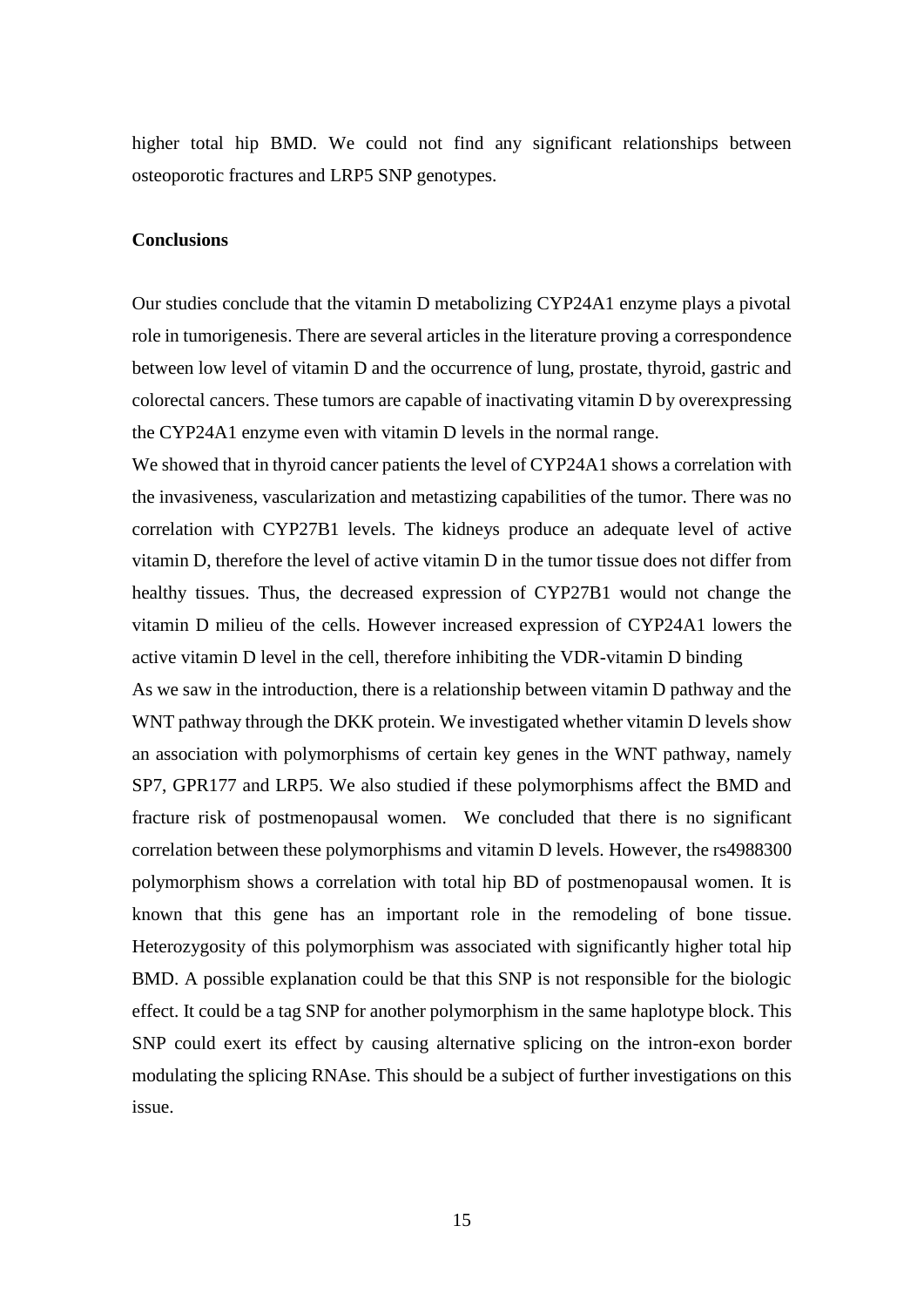In the light of our results it is obvious that the widespread vitamin D deficiency not only increases the prevalence of osteoporosis, it is an important factor in the evolution of tumors as well. The scientific literature has numerous studies suggesting a role of vitamin D in the regulation of circadian rhythm, in the pathogenesis of cardiovascular diseases and an important immunomodulating role in granulomatous disease. For these reasons it is very important for doctors in hospital care and general practitioners to have a broad understanding of vitamin D metabolism, vitamin D deficiency and the importance of vitamin D supplementation

## **Index of author's publications**

## *Publications that form the basis of the thesis*

Kósa, J. P., **P. Horváth**, J. Wölfing, D. Kovács, B. Balla, P. Mátyus, E. Horváth, G. Speer, I. Takács, Z. Nagy, H. Horváth and P. Lakatos (2013). "CYP24A1 inhibition facilitates the anti-tumor effect of vitamin D3 on colorectal cancer cells." World Journal of Gastroenterology **19**(17): 2621-2628.

**Horvath, P.**, B. Balla, J. P. Kosa, B. Tobias, B. Szili, G. Kirschner, G. Gyori, K. Kato, P. Lakatos and I. Takacs (2016). "Strong effect of SNP rs4988300 of the LRP5 gene on bone phenotype of Caucasian postmenopausal women." J Bone Miner Metab **34**(1): 79- 85.

Balla, B., B. Tobias, J. P. Kosa, J. Podani, **P. Horvath**, Z. Nagy, J. Horanyi, B. Jaray, E. Szekely, L. Krenacs, K. Arvai, M. Dank, Z. Putz, B. Szabo, B. Szili, Z. Valkusz, B. Vasas, G. Gyori, P. Lakatos and I. Takacs (2014). "Vitamin D-neutralizing CYP24A1 expression, oncogenic mutation states and histological findings of human papillary thyroid cancer." J Endocrinol Invest.

## *Publications independent from the thesis*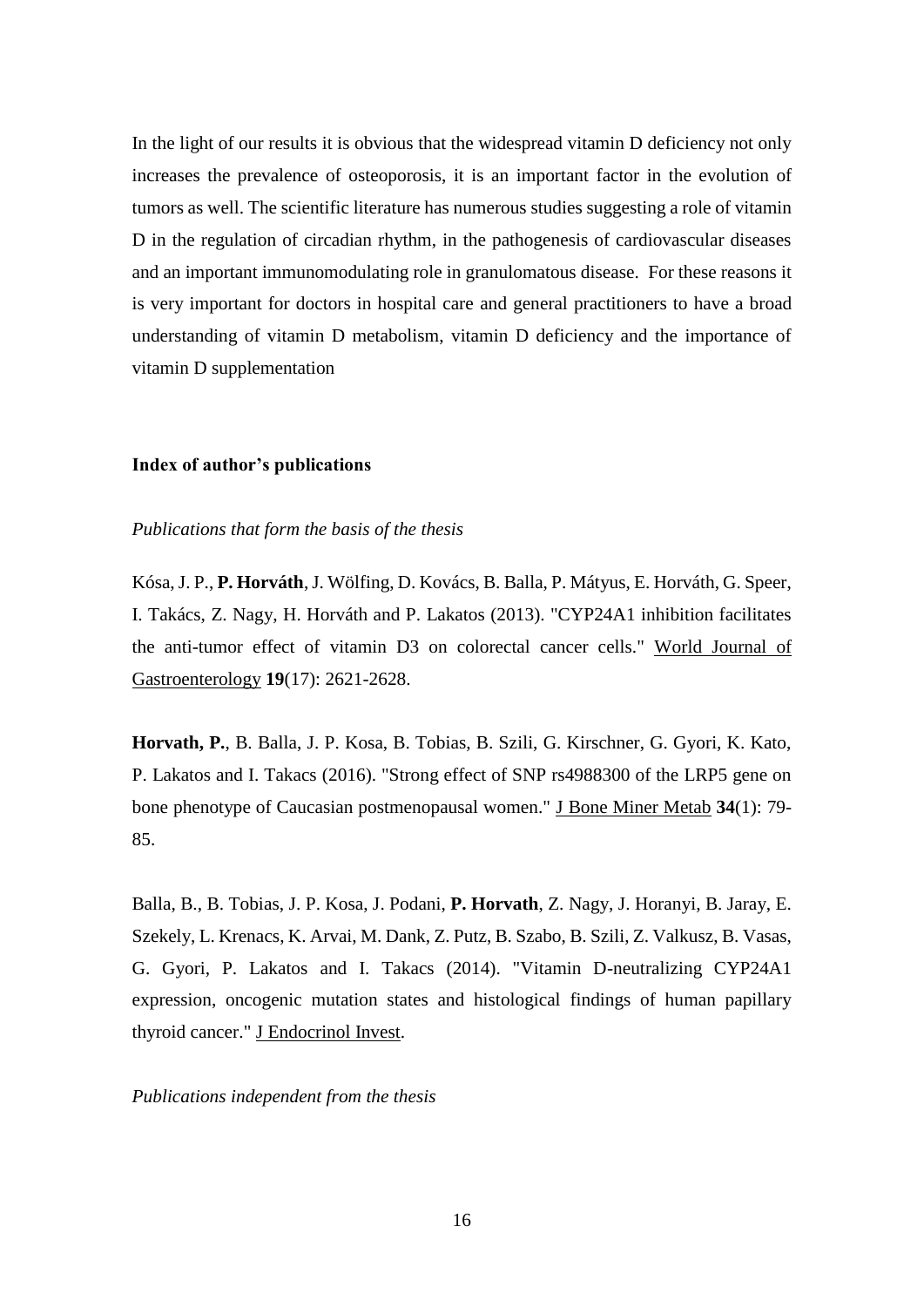Laszlo Kunos, Zsofia Lazar, Fruzsina Martinovszky, Adam D. Tarnoki, David L. Tarnoki, Daniel Kovacs, Bianka Forgo, **Peter Horvath**, Gyorgy Losonczy, Andras Bikov: *Overnight Changes in Lung Function of Obese Patients with Obstructive Sleep Apnoea*. Beiträge zur Klinik der Tuberkulose 10/2016; DOI:10.1007/s00408-016-9957-1

**Péter Horváth**, Zsófia Lázár, Rita Puskás, Gabriella Gálffy, György Losonczy, László Kunos, András Bikov: *The role of the complement system in the pathomechanism of obstructive sleep apnea syndrome*. European Respiratory Journal 09/2016; 48(suppl 60). DOI:10.1183/13993003.congress-2016.PA2297

Zsófia Lázár, **Péter Horváth**, Rita Puskás, László Kunos, György Losonczy, Gabriella Gálffy, András Bikov: *Bronchial and alveolar nitric oxide levels in healthy volunteers and patients with severe asthma*. European Respiratory Journal 09/2016; 48(suppl 60). DOI:10.1183/13993003.congress-2016.PA1070

Gyöngyi Kirschner, Bernadett Balla, János Kósa, **Péter Horváth**, Andrea Kövesdi, Gergely Lakatos, István Takács, Zsolt Nagy, Bálint Tóbiás, Kristóf Árvai, Péter Lakatos: *Az onkohematológiai betegségek kezelésében használt tirozinkináz-gátló imatinib és nilotinib csonthatásainak irodalmi áttekintése és a saját kutatási eredmények bemutatása*. Orvosi Hetilap 09/2016; 157(36). DOI:10.1556/650.2016.30525

Kristóf Árvai, **Péter Horváth**, Bernadett Balla, Bálint Tobiás, Karina Kató, Gyöngyi Kirschner, Valéria Klujber, Péter Lakatos, János P. Kósa: *Next-generation sequencing of common osteogenesis imperfecta-related genes in clinical practice*. Scientific Reports 06/2016; 6. DOI:10.1038/srep28417

Dániel Németh, Kristóf Árvai, **Péter Horváth**, János Pál Kósa, Bálint Tobiás, Bernadett Balla, Anikó Folhoffer, Anna Krolopp, Péter András Lakatos, Ferenc Szalay: *Clinical Use of Next-Generation Sequencing in the Diagnosis of Wilson's Disease*. Gastroenterology Research and Practice 01/2016; 2016(4). DOI:10.1155/2016/4548039

Bálint Tobiás, Csaba Halászlaki, Bernadett Balla, János P Kósa, Kristóf Árvai, **Péter Horváth**, István Takács, Zsolt Nagy, Evelin Horváth, János Horányi, Balázs Járay, Eszter Székely, Tamás Székely, Gabriella Győri, Zsuzsanna Putz, Magdolna Dank, Zsuzsanna Valkusz, Béla Vasas, Béla Iványi, Péter Lakatos: *Genetic Alterations in Hungarian Patients with Papillary Thyroid Cancer*. Pathology & Oncology Research 08/2015; 22(1). DOI:10.1007/s12253-015-9969-9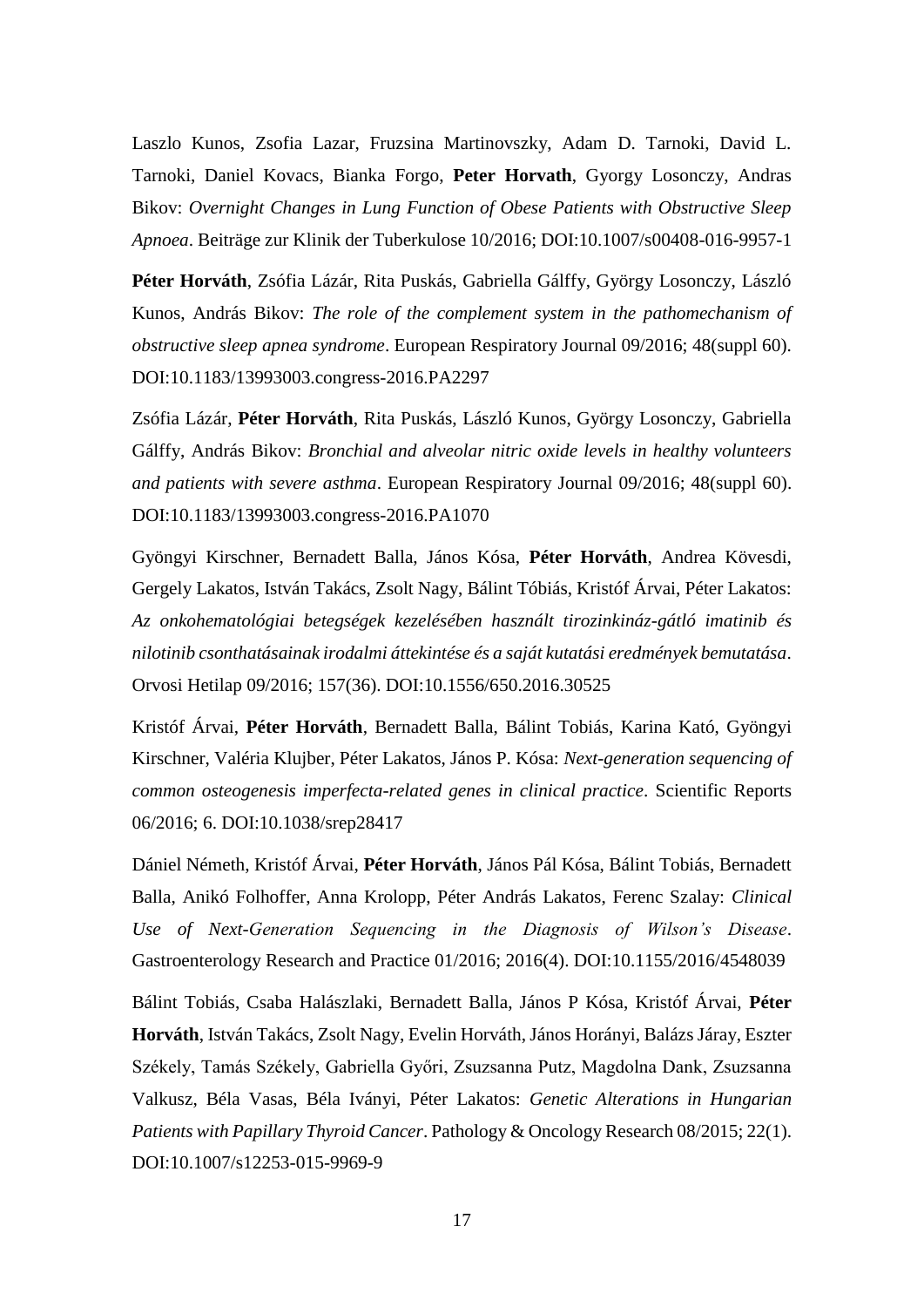Balint Tobias, Bernadett Balla, P Janos Kosa, Istvan Takacs, Zsolt Nagy, **Peter Horvath**, Balazs Jaray, Eszter Szekely, Roland Istok, Tamas Szekely, Peter Lakatos: *Detection of somatic oncogene alterations in FNA samples of cold nodules and 3 years follow-up of patients in Hungary*. 05/2015; DOI:10.1530/endoabs.37.EP853

Bernadett Balla, **Peter Horvath**, Balint Tobias, Gabriella Gyori, Balazs Jaray, Janos Kosa, Peter Lakatos: *Vitamin-D neutralising CYP24A1 gene expression in thyroid fineneedle aspiration biopsy samples*. 05/2015; DOI:10.1530/endoabs.37.EP855

H.N.A. Jozilan, **P. Horvath**, J.P. Kosa, P. Lakatos, D. Nemeth, J. Wölfling, D. Kovacs, B. Bodnar, P. Matyus, E. Horvath, I. Kovalszky, F. Szalay: *P0321: Increased anti-tumor effect of vitamin D after CYP24A1 inhibition on HCC cell lines*. Journal of Hepatology 04/2015; 62. DOI:10.1016/S0168-8278(15)30536-5

D. Németh, J. Pál Kósa, K. Árvai, **P. Horváth**, B. Tobiás, B. Balla, A. Folhoffer, A. Krolopp, P. András Lakatos, F. Szalay: *P1224: Next-generation sequencing for the diagnosis of wilson's disease*. Journal of Hepatology 04/2015; 62. DOI:10.1016/S0168- 8278(15)31420-3

Kristóf Arvai, **Péter Horváth**, Bernadett Balla, Anna M Tőkés, Bálint Tobiás, István Takács, Zsolt Nagy, Péter Lakatos, János P Kósa: *Rapid and cost effective screening of breast and ovarian cancer genes using novel sequence capture method in clinical samples*. Familial Cancer 05/2014; 13(4). DOI:10.1007/s10689-014-9730-7

D Németh, A Folhoffer, A Krolopp, J Kósa, K Árvai, **P Horváth**, P Lakatos, Z Gerlei, L Kóbori, D Görög, M Szathmári, F Szalay: *New mutation of ATP7B gene detected by Ion Torrent in a Wilson patient with acute on chronic liver failure, transplanted via Eurotransplant*. Zeitschrift für Gastroenterologie 05/2014; 52(05). DOI:10.1055/s-0034- 1376107

Bernadett Balla, Kristóf Arvai, **Péter Horváth**, Bálint Tobiás, István Takács, Zsolt Nagy, Magdolna Dank, György Fekete, János P Kósa, Péter Lakatos: *Fast and Robust Next-Generation Sequencing Technique Using Ion Torrent Personal Genome Machine for the Screening of Neurofibromatosis Type 1 (NF1) Gene*. Journal of Molecular Neuroscience 03/2014; 53(2). DOI:10.1007/s12031-014-0286-7